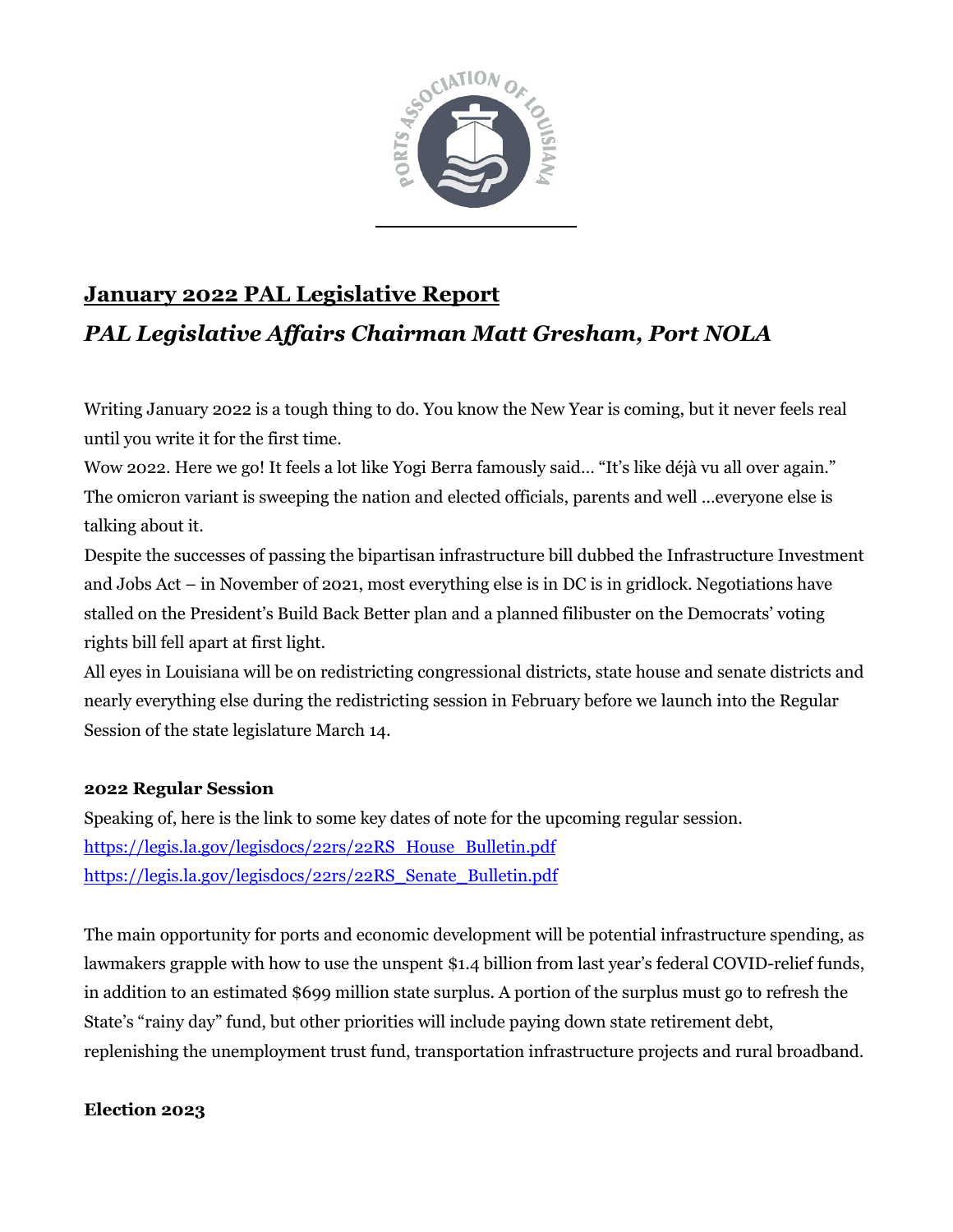Political posturing will also begin in earnest for the 2023 election season, which will feature an open governor's race with the state's top 2,3 and 4 office holders angling for the Governor's Mansion and those jobs (being Lt. Gov., Attorney General and Treasurer) potentially being open, as well.

#### **State Support for Ports**

The big news out of the Capitol recently was the allocation of funds that came from support from Gov. Edwards' priority list for the first \$1.6 billion State allocation of the federal pandemic funds. As per PAL and other regional and national association lobbying efforts, ports were deemed eligible for State ARP funding in March 2021. Gov. Edwards announced a \$50 million allocation during the 2021 Legislative Session for the Louisiana Port Relief Fund to help offset revenue losses and increased expenses associated with the pandemic. In addition to ports, priorities included paying back the State's Unemployment Trust Fund (\$400M), Unemployment Insurance Loan Payment (\$230M), Infrastructure projects (\$400M), Water and Sewer Systems (\$300M), Tourism and CVBs (\$125M), and the Dept. of Culture, and Recreation and Tourism (\$20M). The Division of Administration Administered the Port Relief Fund and opened its application portal in October and as of the end of the year – ports that applied and proved lost revenue and expenses due to the pandemic - were reimbursed. We appreciate the Governor and House and Senate leaderships' support for this allocation.

#### **Cargo Tax Incentive Moves Forward**

PAL supported SB 45 and SB 217 by Sen. Jimmy Harris last year, which extended the Ports of Louisiana Tax Credit program sunset through July 1, 2025 and created the Louisiana Import tax credit to mirror competing states' programs to help shift inbound containerized cargo to Louisiana and provide available empty containers to Louisiana's export-heavy manufacturing base. PAL has worked with LED in the offseason on the rulemaking process and LED held a Rules Hearing Wednesday, Jan. 5. In accordance with administrative procedure. According to LED officials, the incentive should be in place sometime in February 2022.

#### **James Moves to Federal Post**

State Rep. Ted James of Baton Rouge, who has served as chair of the Black Caucus and chairman of the House Criminal Justice Committee, officially announced his resignation Jan. 5 to become the new regional administrator for the south central district of the US Small Business Administration. This will open a special election for his House seat (District 101) in East Baton Rouge Parish.

#### **Faucheux to Lead LMOGA**

Tommy Faucheux, who has led Dow Chemical's government affairs for nearly 15 years, has been named president of the Louisiana Mid-Continent Oil and Gas Association effective in January 2022. Many of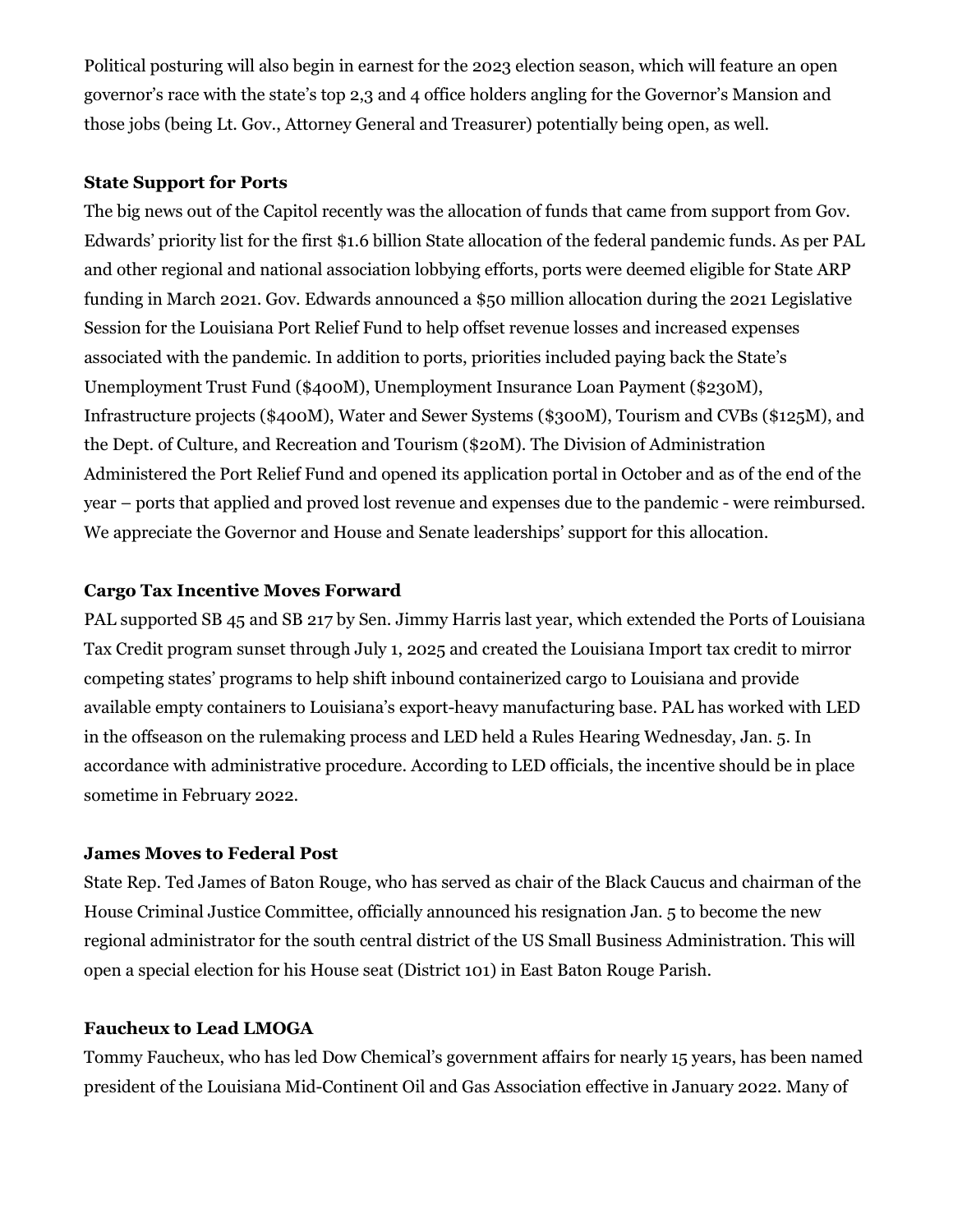us have worked with Tommy for many years and will likely work more closely with him in his new role with LMOGA.

# **On the Hill…**

## **Infrastructure Implementation**

As the White House rolls out the infrastructure law, the Administration's infrastructure czar (former New Orleans Mayor) Mitch Landrieu is asking to appoint individual state infrastructure liaisons. According to a letter penned by Landrieu, states should follow the blueprint of a plan hatched by the National Governors Association for state-level recovery coordinators following the 2009 stimulus bill. In addition, states and cities will soon receive policy guidance through the Office of Management and Budget on the infrastructure bill's discretionary funding and formula funding programs and a guidebook with key dates and suggested actions. This is definitely something to keep an eye on.

## **PIDP Awards Announced**

The US Department of Transportation Maritime Administration announced \$241 million in grant awards for the FY2021 Port Infrastructure Development Program Dec. 22. The grants ranged in size from \$52.3 million for the Port of Long Beach to \$1.1 million for a planning grant in Alaska. Overall, the grants fund 25 projects in 19 states. The lone Louisiana project award was a \$2 million grant for the Port of Delcambre for a dock restoration project.

A full list of project awards can be found here:

[https://www.maritime.dot.gov/sites/marad.dot.gov/files/2021-](https://www.maritime.dot.gov/sites/marad.dot.gov/files/2021-12/2021_%20PIDP%20Grant%20Awards%20-%20Combined%20Project%20Descriptions.pdf)

[12/2021\\_%20PIDP%20Grant%20Awards%20-%20Combined%20Project%20Descriptions.pdf](https://www.maritime.dot.gov/sites/marad.dot.gov/files/2021-12/2021_%20PIDP%20Grant%20Awards%20-%20Combined%20Project%20Descriptions.pdf) For those ports who were not successful in the PIDP grants, MARAD offers debriefs on grant applications by request.

#### **MARAD Announces AMH Awards**

On Dec. 10 MARAD announced \$12.6 million in grants for nine marine highway projects in Delaware, Hawaii, Indiana, Kentucky, Louisiana, North Carolina, New York, New Jersey, Tennessee, Texas, and Virginia.

**The Baton Rouge-New Orleans Shuttle Service was awarded \$847,500** to operator SEACOR AMH. The grant will fund the purchase of 100 container chassis and support modification to a towboat wheelhouse. It will also aid one bareboat lease of a new 2520 horsepower Z-Drive towboat with Tier 3 engines. Funding for this project will support the continued growth of the Memphis, Tenn. to Port Allen, La. container shuttle.